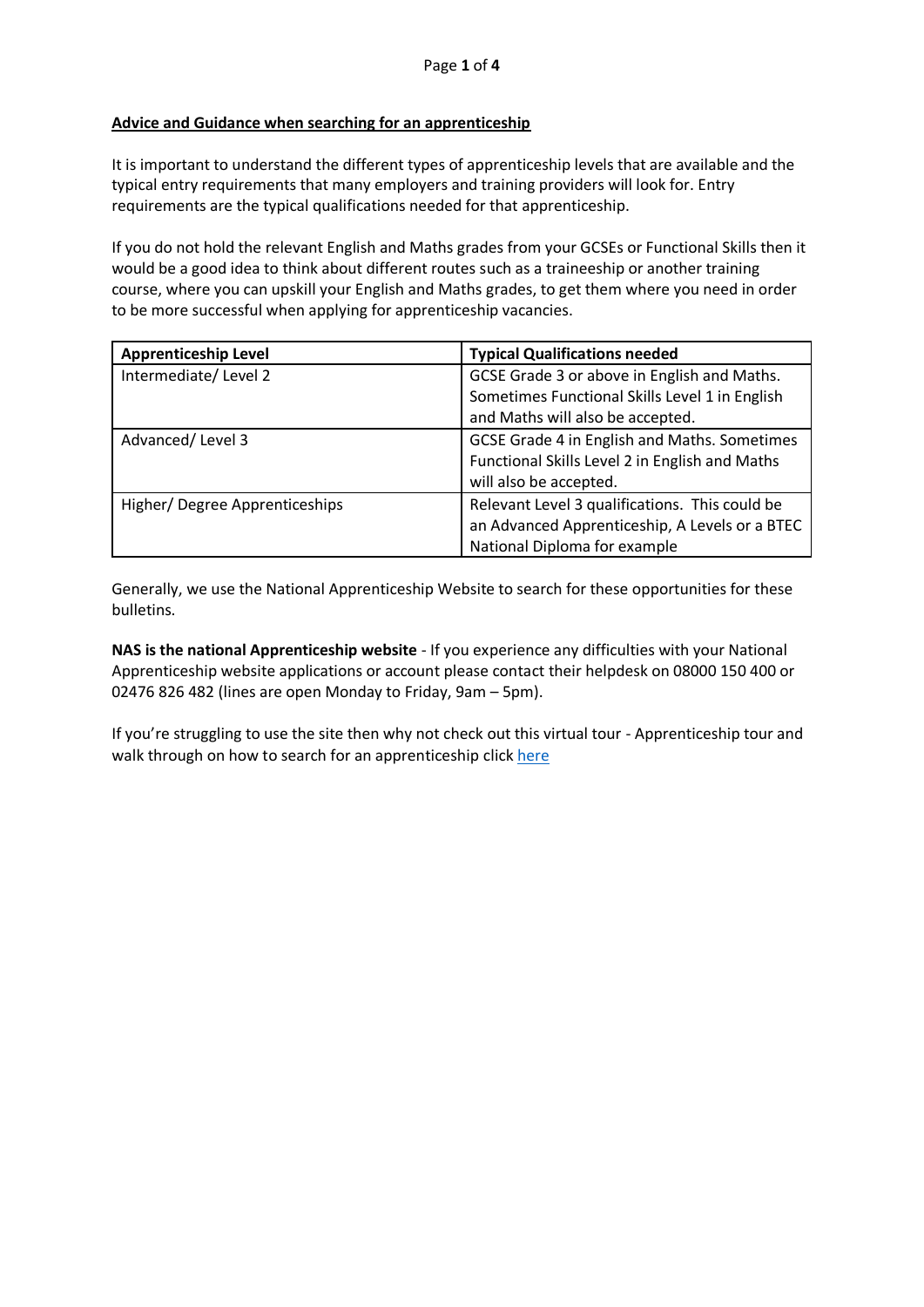## **Finding an apprenticeship**

Follow this step-by-step approach to finding your apprenticeship.

# **Can you do an apprenticeship in the job you want - and what level is the apprenticeship?**

Start by **finding out [if the apprenticeship standards exist for the career area you are interested in](https://findapprenticeshiptraining.apprenticeships.education.gov.uk/courses)** what level you could start at.

Every type of apprenticeship is graded at a certain level and this affects the entry requirements. For some apprenticeships everyone has to start at a Level 2 no matter what level of qualifications they already have - for example in hairdressing - everyone has to learn how to wash and dry hair before moving on to cutting.

For some Level 3 jobs you may have to work unsupervised, so if you haven't had much experience of work so far, you may start on a Level 2 before moving on to the Level 3.

Most apprenticeships have pathways for you to progress, but it depends on the job, so you do need to check what opportunities there are for progression.

You might want to talk to a family member or careers adviser to help you find out if an apprenticeship standard is offered in the industry you want to progress in. Entry requirements are also an important part to an apprenticeship vacancy. An apprenticeship advertisement is much like a job advert, you need to check you have to right qualifications, skills, and experience for the role. If you do not have the entry requirements for the apprenticeship of your choice, then completing a traineeship or a training course beforehand will help you to be able to progress onto an apprenticeship.

# **Nearly all apprenticeship vacancies are listed on the [government site.](https://www.gov.uk/apply-apprenticeship)**

It is a good idea to 'create an account'.

By registering you can set up alerts for the types of apprenticeships you are interested in, in a specific location and set up text and email alerts to let you know when a new job is on the site. You can also use the site to apply for apprenticeship vacancies and keep track of your applications.

However, depending on the type of apprenticeship you would like there are many other websites out there. You could be looking on local college websites for their apprenticeship vacancies or looking on websites of local and national companies if you would like help with this and you are 16- 18 NEET then please us, as we will be happy to help you. (Contact details below or respond directly to this email)

# **Other suggested websites/organisations to search on or contact include:**

The government has created a new website [Amazing Apprenticeships](https://amazingapprenticeships.com/) with lots of useful information and help in finding apprenticeships. [See what apprenticeship vacancies are coming up soon with big](https://amazingapprenticeships.com/vacancies/)  [international companies like Google.](https://amazingapprenticeships.com/vacancies/)

**Amazing Apprenticeships** is a first-rate resource which includes resources, events and webinars. Although it is primarily aimed at schools, colleges and parents, the content is really good and relevant to all. [https://amazingapprenticeships.com/.](https://eur02.safelinks.protection.outlook.com/?url=https%3A%2F%2Famazingapprenticeships.com%2F&data=04%7C01%7C%7C913dafdd684b4f59291408d96ee4085e%7Ca8b4324f155c4215a0f17ed8cc9a992f%7C0%7C0%7C637662749397209521%7CUnknown%7CTWFpbGZsb3d8eyJWIjoiMC4wLjAwMDAiLCJQIjoiV2luMzIiLCJBTiI6Ik1haWwiLCJXVCI6Mn0%3D%7C1000&sdata=7UV08HDjMcy7gNqnZjDVY0lky8Gd%2FtjbIKHBt2D0WOY%3D&reserved=0) There is an excellent section called 'Vacancy Snapshot' where you can research companies in career sectors that you are especially interested in.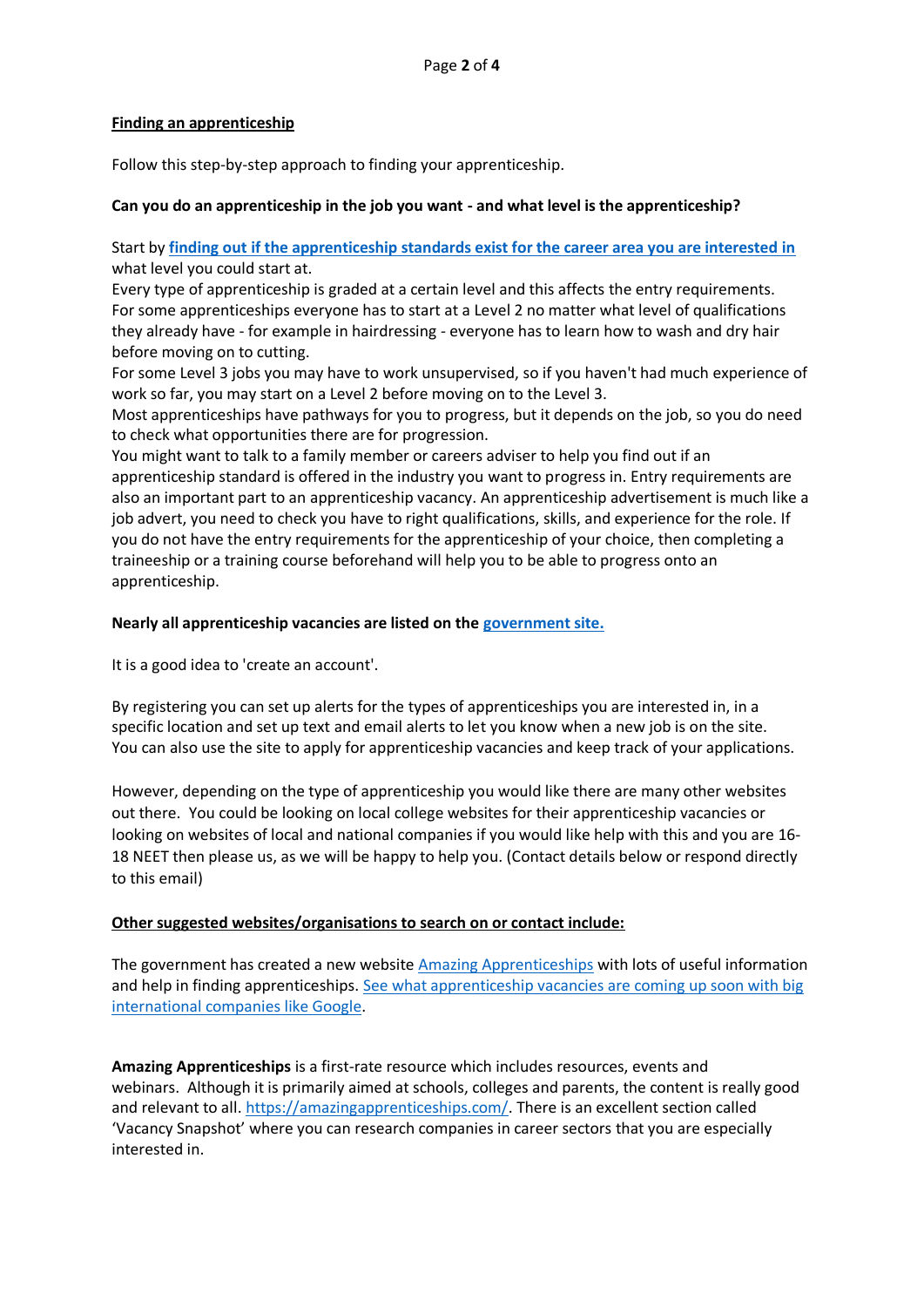**Aim Group** [https://www.theaimgroup.co.uk/](https://eur02.safelinks.protection.outlook.com/?url=https%3A%2F%2Fwww.theaimgroup.co.uk%2F&data=04%7C01%7C%7C913dafdd684b4f59291408d96ee4085e%7Ca8b4324f155c4215a0f17ed8cc9a992f%7C0%7C0%7C637662749397219514%7CUnknown%7CTWFpbGZsb3d8eyJWIjoiMC4wLjAwMDAiLCJQIjoiV2luMzIiLCJBTiI6Ik1haWwiLCJXVCI6Mn0%3D%7C1000&sdata=v9MsIto3eZi%2BFMq9cOpKa80j%2B540CoUPyV7m8xOiQrU%3D&reserved=0) are an organisation which promotes

apprenticeships. While vacancies are advertised on their website, they do not operate as a direct training provider. The website has a useful breakdown of apprenticeships by career sector. They also offer additional support to young people and parents as well as free school/ college engagement. They have a regular blog which is updated frequently

**Redundancy Support Service for Apprentices** To support those apprentices who have been made redundant or think they might be, Apprentices can call **0800 015 0400** to get free impartial advice, find new opportunities and access local and national

# **Other Websites to find apprenticeships on:**

Another place to look can be on the big national job vacancy sites.

- [Indeed](http://www.indeed.co.uk/)
- [Monster](http://www.monster.co.uk/)
- [Total Jobs](http://www.totaljobs.com/)
- [CV Library](http://www.cv-library.co.uk/)
- [Job Site](http://www.jobsite.co.uk/)

There are also specialist job sites: search for 'apprenticeships'

- [Government jobs](https://www.civilservicejobs.service.gov.uk/csr/index.cgi?SID=a2V5PTUwNzAwMDAmcGFnZWNsYXNzPUpvYnMmcGFnZWFjdGlvbj1zZWFyY2hieWNvbnRleHRpZCZ1c2Vyc2VhcmNoY29udGV4dD03MzAwMjUwMiZyZXFzaWc9MTU1MDgzMDMxOC1mYzVkODUyOTUyZWI4ZjM3ZjZjMDcyYTc0Nzg0Y2Y0OWY1ZTkzOTAw)
- [Public Sector jobs](http://www.jobsgopublic.com/)
- [NHS jobs](https://www.jobs.nhs.uk/) watch [this](https://www.facebook.com/events/467070661315887) useful webinar about apprenticeships in the NHS Feb 2021

# **There are also sites which share vacancies and advertise different opportunities:**

- [https://www.essexopportunities.co.uk/search](https://www.essexopportunities.co.uk/search-opportunities/apprenticeships/?jobTitle=&location=CM8%201BP&employer=&training=&startDateAfter=§ors=&frameworks=&standards=&sort=3&within=0)[opportunities/apprenticeships/?jobTitle=&location=CM8%201BP&employer=&training=&sta](https://www.essexopportunities.co.uk/search-opportunities/apprenticeships/?jobTitle=&location=CM8%201BP&employer=&training=&startDateAfter=§ors=&frameworks=&standards=&sort=3&within=0) [rtDateAfter=&sectors=&frameworks=&standards=&sort=3&within=0](https://www.essexopportunities.co.uk/search-opportunities/apprenticeships/?jobTitle=&location=CM8%201BP&employer=&training=&startDateAfter=§ors=&frameworks=&standards=&sort=3&within=0)
- <https://www.notgoingtouni.co.uk/opportunities>
- [https://www.getmyfirstjob.co.uk/Discover/ApprenticeshipsInYourArea/Details/Essex?page4](https://www.getmyfirstjob.co.uk/Discover/ApprenticeshipsInYourArea/Details/Essex?page4126=1&size4126=12) [126=1&size4126=12](https://www.getmyfirstjob.co.uk/Discover/ApprenticeshipsInYourArea/Details/Essex?page4126=1&size4126=12)
- [https://www.ucas.com/apprenticeships/apprenticeships-england/how-find-apprenticeships](https://www.ucas.com/apprenticeships/apprenticeships-england/how-find-apprenticeships-england)[england](https://www.ucas.com/apprenticeships/apprenticeships-england/how-find-apprenticeships-england)
- <https://www.ratemyapprenticeship.co.uk/search?show=jobs>
- <https://careermap.co.uk/careers/apprentice?&fl=essex>

# **You can also look directly at different colleges and training providers who offer apprenticeships and you can see the different providers below:**

#### **Providers Working in Essex**

- [https://www.getmyfirstjob.co.uk/Discover/ApprenticeshipsInYourArea/Details/Essex?page4](https://www.getmyfirstjob.co.uk/Discover/ApprenticeshipsInYourArea/Details/Essex?page4126=1&size4126=12) [126=1&size4126=12](https://www.getmyfirstjob.co.uk/Discover/ApprenticeshipsInYourArea/Details/Essex?page4126=1&size4126=12)
- <https://www.apprenticeshiptrainingproviders.org.uk/region/east/>
- <https://www.essexopportunities.co.uk/training-providers-showcase/>
- <https://www.youtrainyougain.org/local-providers/>

#### **Below are some websites to search if you are looking for roles in industry specific areas:**